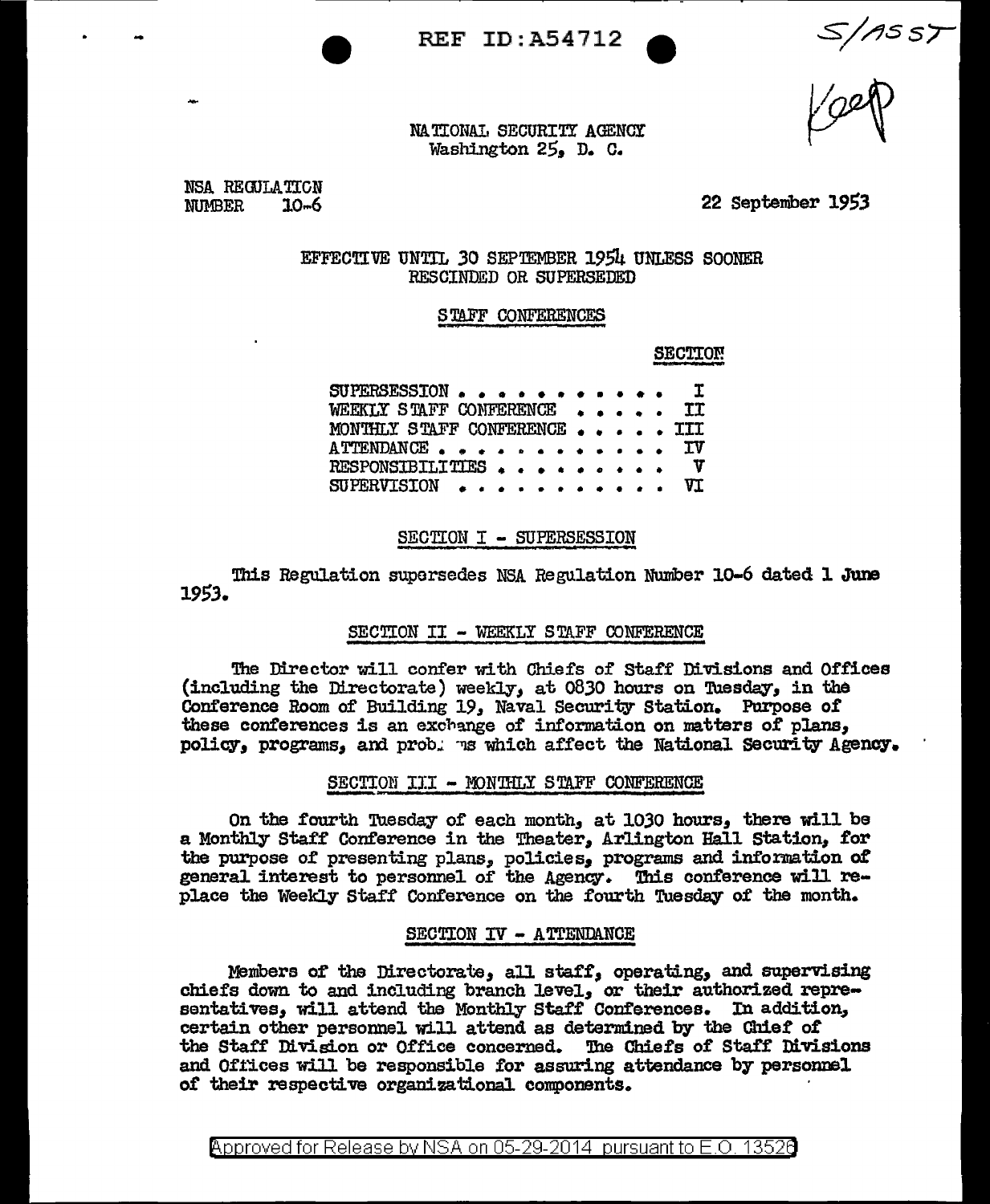**REF ID:A54712** 

NSA REGULATION **NITMBER**  $10 - 6$ 

22 September 1953

The Chief of each Staff Division and Office is responsible for  $2.$ selecting personnel from his component within his quota to attend each conference and for assuring the attendance of those selected.

# SECTION V - RESPONSIBILITIES

1. Chief, Training Division, is responsible for conducting programs for the Monthly Staff Conferences. Among specific responsibilities in this connection are:

a. Obtaining materials and selecting programs.

b. Preparing agenda or written programs in advance of each conference.

c. Providing assistance in the selection and preparation of standardized training and visual aids.

d. Monitoring the presentations.

e. Establishing organizational quotas for attendance.

f. Inspecting and approving the display, stage, lighting, and other physical facilities prior to the programs.

g. Obtaining displays, visual aids, and other training aids and equipment as required.

h. Acting as moderator for the programs.

i. Supervising the use of properties, lights, projectors, and other physical appurtenances during the programs.

2. Headquarters Commandant, working in cooperation with Chief, Training Division, is responsible for the following physical aspects of the conferences:

a. Use of the auditorium.

b. Seating arrangements.

c. Transportation.

d. Providing lighting, properties, public address system, and other physical appurtenances as required.

 $-2-$